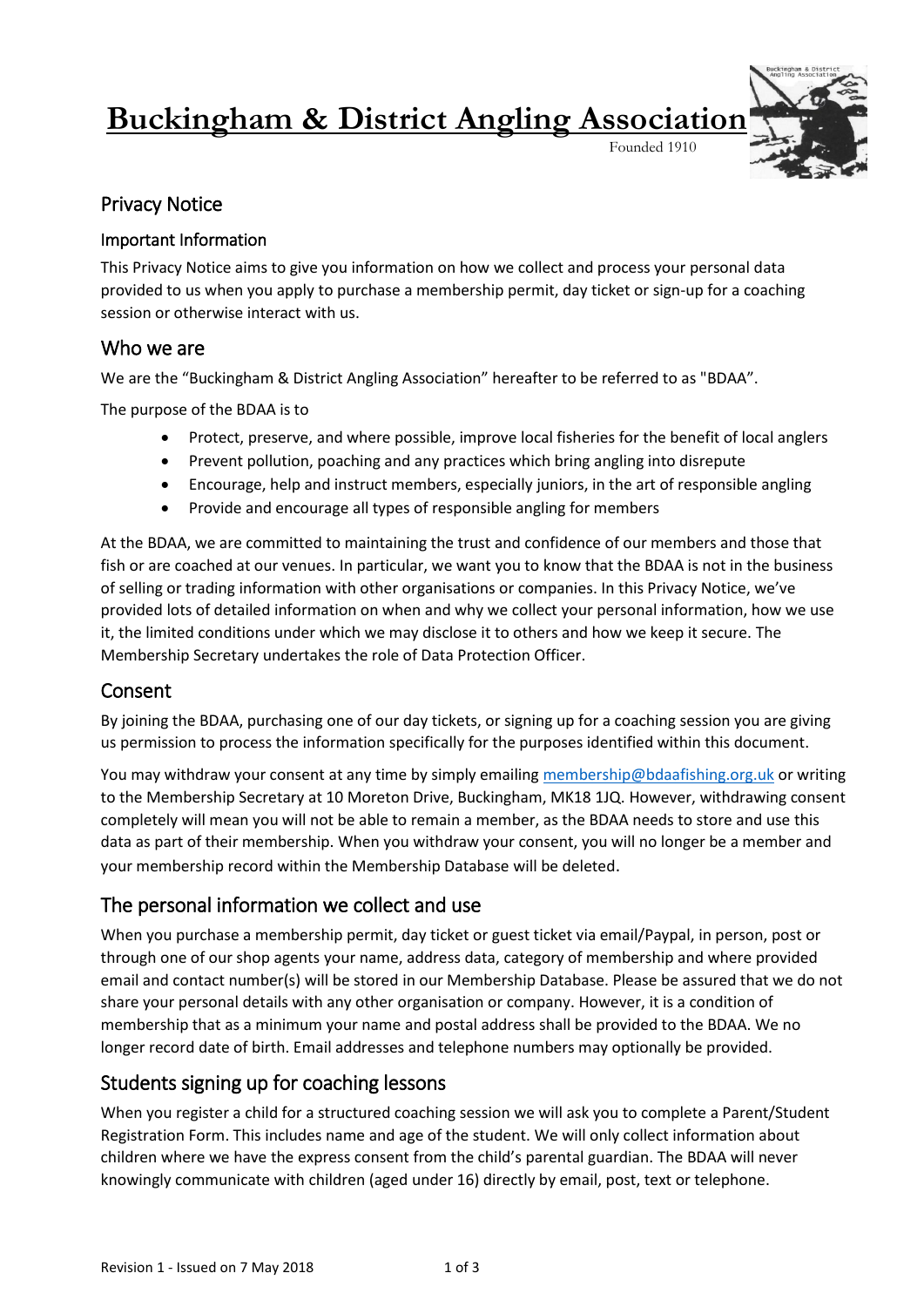Additionally, on this form we ask for the following consents details: -

#### **Do you consent to having photographs taken that may be used in promoting our events?**

#### **Do you consent to having name and photograph being published on our Website?**

This information is used to ensure that parents/guardians and students wishes are complied with regarding having the students name and /or photograph published on the BDAA website.

For health and safety, we also ask for the following additional information: -

#### **Does the student have any medical conditions that the coaches should be notified of?**

#### **Does the student have any disabilities that the coaches should be made aware of?**

*Please note all information provided via the Parent / Student Registration form will be held securely and will only be shared with coaches or others who need this information in order to meet the specific needs of your child.* 

*Apart from the student's name and address, which will be used to track their CAST Award achievements, the information provided on this form will not normally be digitised (i.e. recorded electronically) and will be destroyed at the end of each year.*

*Students personal information will only be passed to those delivering or assessing training and processing any certification achieved and will not be used for marketing purposes or shared with third parties other than the Angling Trust to record any CAST Awards awarded.* 

*The Name and Address information of students who achieve an Angling Trust CAST award certificate will be passed to the Angling Trust. Please refer to the Angling Trust Privacy Policy.* 

# Third Parties

#### Use of shop agents to sell permits and day tickets

To protect the information provided and held temporarily by the shop agent the following condition of sale is placed upon them: -

#### **Condition of Selling BDAA Permits and Day Tickets.**

In order to comply with the General Data Protection Regulation (GDPR) and the Data Protection Act 2018 the agent agrees by selling permits and day tickets on behalf of the BDAA that the personal information (Name, Address and Email) recorded on the Permit and Day Ticket stubs will be kept secure and not unlawfully used by the agent or divulged to any third parties. The information (permit counterfoils and day ticket stubs) shall only be passed to the BDAA Membership Secretary or his representative.

#### Angling Trust

We may share anonymised personal information with Angling Trust who use this to analyse our membership numbers and categories of membership.

We will share Name and Address information of students who achieve any of the Angling Trust CAST award certificates. Please refer to the Angling Trust Privacy Policy.

#### Paypal

The BDAA uses Paypal to accept payments. For those members using Paypal their Name, Email address, Postal Address and transaction details will be held on file in order for the BDAA to fulfil its own compliance and legal obligations. However, this information is always checked for accuracy before any invoice is issued. We will not share this information or your payment details.

# Access to your personal information

You are entitled to view, advise us of any changes or have us delete any personal information that we hold.